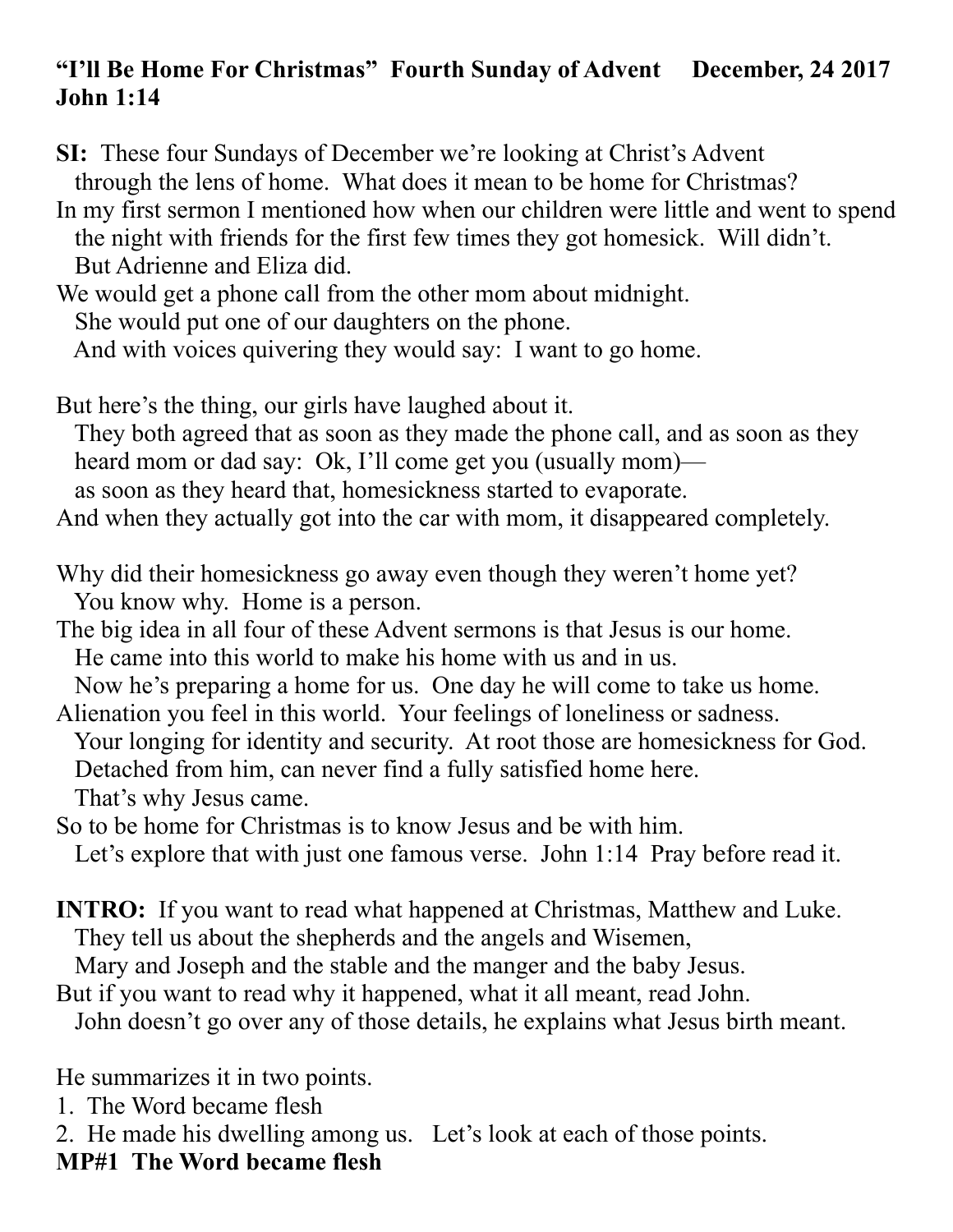John calls Jesus the Word. He says in verse 1 of this chapter and he repeats it here in verse 14.

What does that mean, that Jesus is the Word of God?

A person's word, is the clearest revelation of who he is, who she is. You might see a person doing something and make certain assumptions, but until that person speaks to you about it, you don't really know Let's say you ask someone if they want a cup of coffee and they say no. You say, I thought you like coffee. No, the person says. I don't like coffee. You say, But I saw you drinking some at so and so's house. Person says: I was just being polite. They handed it to me without asking. So what would you like to drink?, you ask. Well, they say: I really like iced tea. That's my favorite drink.

Or maybe a better example: I go for a morning jog around our neighborhood. There are other walkers and runners I see regularly and I wave to them. But if you asked me if I've met them or if I know them I'd say no. Because we've never talked. Words and speaking necessary to meet someone. When John says that Jesus is the Word,

he means you can't know God except through Jesus.

You can know some things about God, just like I can know things about those other runners and walkers, how old they are, maybe what street they live on. There are all sorts of things people can know about God—

that he exists, that he is powerful and good, that he has moral laws—

but you can't know God without Jesus because Jesus is the Word of God.

You can't know his character. You can't know what he loves and hates.

So Jesus is the Word of God.

Then John says that the Word became flesh.

God became fully human. That's how he made himself known.

Last week we were at a concert and one of the songs was *Mary Did You Know?*

 Lyrics mention miraculous things Jesus did—walk water, heal blind, calm storm But there are two lines that stand out above all the rest. One says:

When you kiss your little baby, you have kissed the face of God.

This sleeping child you're holding is the great I am.

Let's just pause here for a minute.

Do you realize how crazy those lines are?

This is the most bizarre and outlandish claim of Christianity.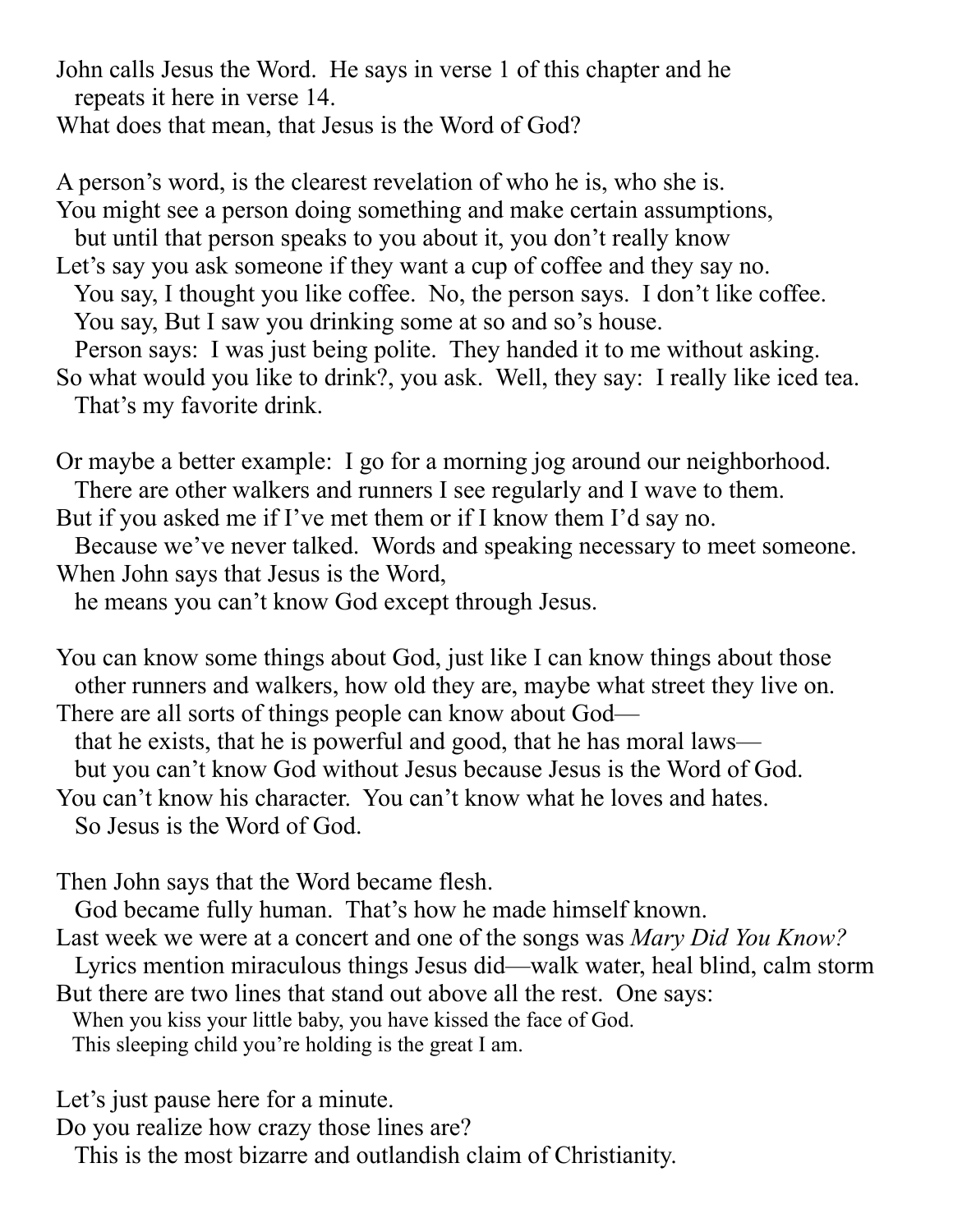We believe the Creator of the universe became real human person. We believe the God of Abraham, Isaac, and Jacob was born as a baby boy and held and fed and burped and changed by his mother Mary. That's the whole point of Christmas. The Word became flesh. The Word became soft like a baby, vulnerable, subject to harm and pain. The Word became killable. You can't kill God. God can't die. But human beings can die and God became fully and completely human

and subject to all the vulnerability of life in this broken world.

My new son-in-law, Eliot Kaufmann is from New York, grew up in Queens. One of the infamous events in Queens was the murder of Kitty Genovese in 1964. Do you remember that story.

This young woman was assaulted in the street, she was being stabbed and she cried out for help. Up in the apartments lights came on, people looked out.

But nobody came down. Why not? Because nobody wanted to risk their life. When the lights came on, the assailant ran, but when nobody came down he returned and killed her.

When the God of heaven heard our cries he came down.

He didn't come down at the risk of his life, he came down knowing he would give his life. The Word became killable.

Hebrews 2 draws out the implications of this for us.

Since [we] have flesh and blood, he too shared in [our] humanity . . . For this reason he had to be made like his brothers in every way, in order that he might become a merciful and faithful high priest . . . Because he himself suffered when he was tempted, he is able to help those who are being tempted.

We have flesh and blood, he came to share in our humanity.

Why? So that he could be like us in every way.

So he could suffer as we have suffered, be tempted as we are tempted so in that way he could help us. He understands you.

One of the lines of Scripture we hear sung at Christmas is from Isaiah— It's that verse that calls Jesus Wonderful Counselor.

We hear it in Handel's Messiah—Wonderful Counselor.

Why is that line worth singing? Why is Jesus the Wonderful Counselor?

Because the best counselors are those who have been through what you are suffering and have come out on the other side.

Counselors like that don't just say: Here's what you need to do, think about this.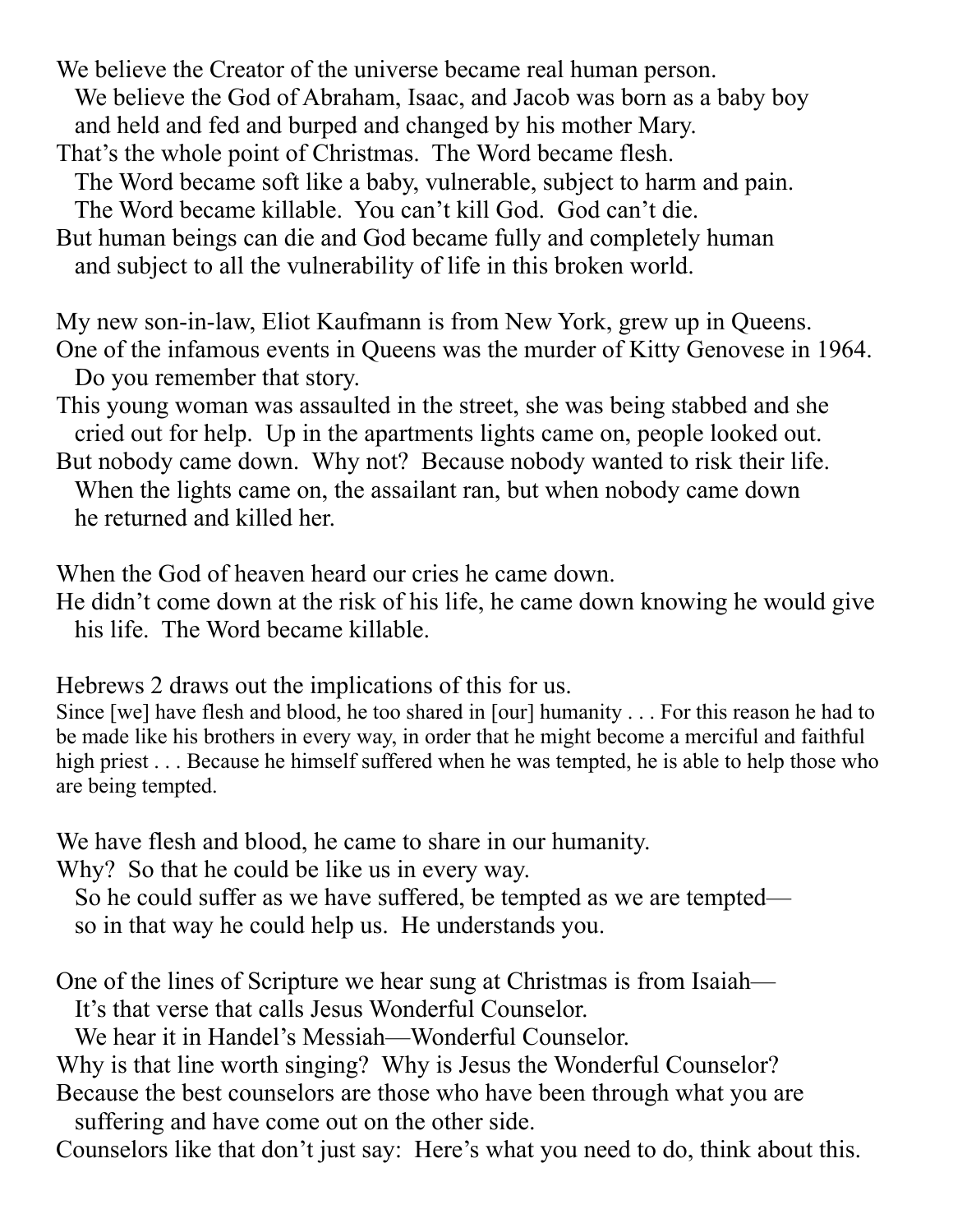They can also say: I've been there. And that makes all the difference. The most sympathetic physicians are those who have themselves experienced a hospital stay or the operating table.

Christmas says something no other religion says—or would dare to say that the God of the universe has sat on the counselor's couch, the God of the universe has been on the operating table.

The Word of God made flesh experienced misunderstanding, loneliness, temptation, betrayal, injustice, thirst, and death so we can know God. .

Are you lonely and misunderstood? So was he. Have you been betrayed? So was he. Are you broke? So was he. Are you facing death? So was he. You can go to him. He's the Wonderful Counselor.

There may be someone here who says:

 I did that. I went to God, prayed, he didn't listen to me. He denied my prayer. I feel like God has abandoned me.

Don't you understand Christmas? Jesus experienced that too.

In the Garden of Gethsemane he prayed: Father, let this cup pass from me. Jesus felt that prayer so deeply that it says his sweat like drops of blood. God said no to his earnest request.

And on the cross, in his moment of greatest need he cried: My God, my God, why have you forsaken me. God knows what it's like to be abandoned by God.

Christmas means when you're in trouble, when it feels like God is isn't listening, when the things you want most in life are being denied you, when the things you claim by faith aren't happening the Wonderful Counselor has been there. Don't think God is heartless. He's not.

 Since we have flesh and blood he shared in our humanity to show us and reveal to us his heart of mercy and compassion.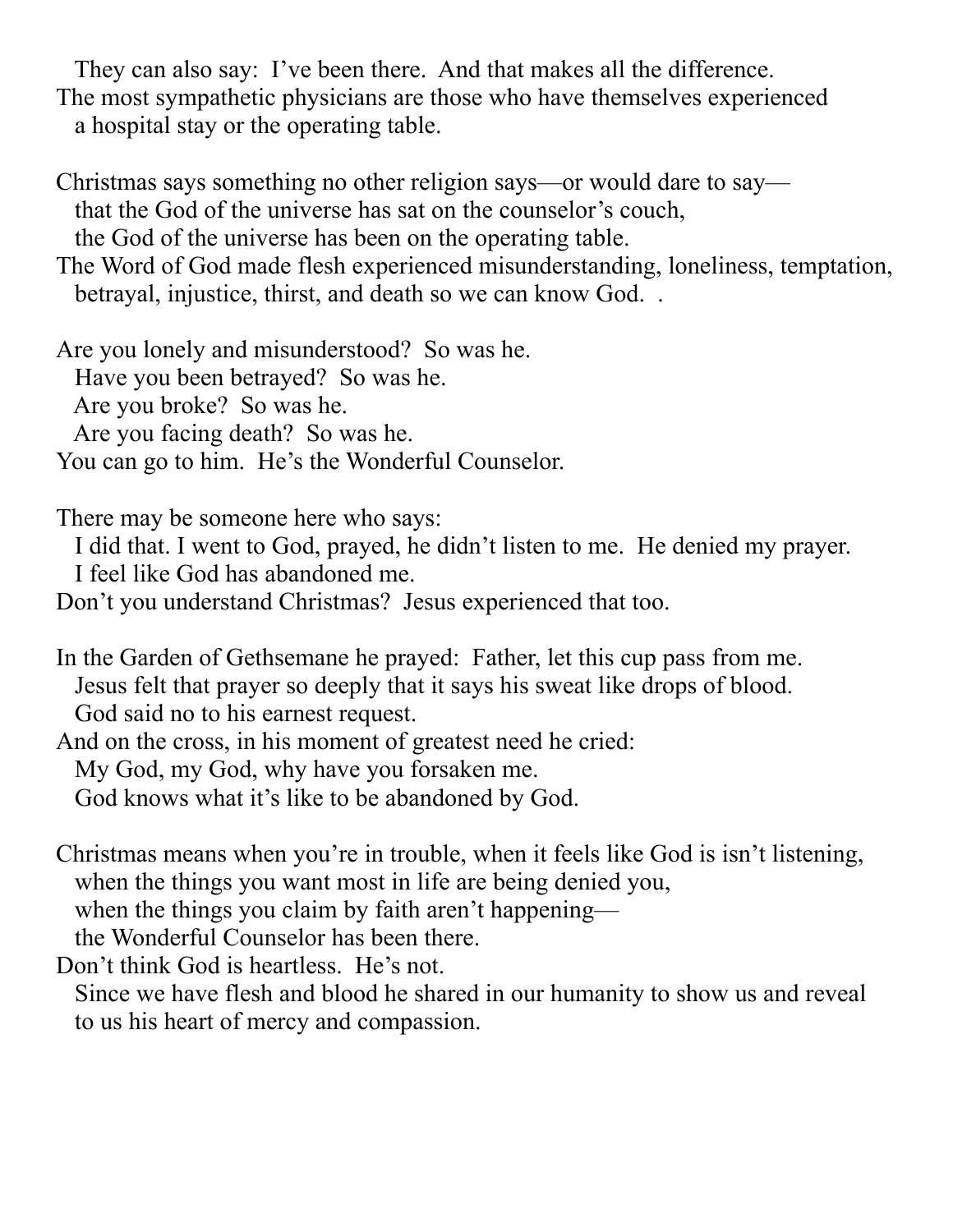## **MP#2 He made his dwelling among us**

The word John uses for "made his dwelling" is a very carefully chosen Greek verb. There were other words John could have used to get across a basic idea of residing or dwelling.

But he chose a word that has a certain connotation.

It means to pitch a tent.

Why did John use that particular word?

When the Hebrew people were slaves in Egypt, and when the cried out in their distress, God heard their cries. He sent Moses to deliver them.

After bringing them out of Egypt and through the Red Sea on their way to the

 Promised Land, the Lord told them to make a large tent called the Tabernacle. The Tabernacle was to be their place of worship.

Whenever they moved, pack up Tabernacle and move with them.

When they stopped they would set it up again, pitch the tent.

That's this verb. Used in Greek translation of the Old Testament.

If you wanted a very literal translation of John 1:14 you could say:

The Word became flesh and pitched a tent among us, tabernacled among us.

John adds another detail.

 And we have seen his glory, the glory of the One and only who came from the Father, full of grace and truth."

That mention of God's glory is another reference to the Tabernacle.

When the Israelites would set up the Tabernacle, God's glory would fill it.

But the people couldn't look at God's glory.

His glory was hidden behind a curtain in the tent, hidden in holy of holies.

No one could go back there except the high priest once a year when he was covered with blood from a special sacrifice.

If anyone else looked on God's glory they would die.

What did that mean?

Why couldn't the people see God's glory and live?

If you have ever suffered an injustice. If someone has ever done you wrong.

Then you know that a rift is created between you and the perpetrator.

If it's something serious, saying I'm sorry doesn't heal the rift.

It might not be obvious to you what will heal the rift, but you just know,

you have this innate sense that there has to be a payment of some sort.

Someone has to pay for the gap to be closed and the wrong to be righted.

 The reason you feel that way is because you're made in the image of God. Wrongs and evils can't be ignored and shrugged off.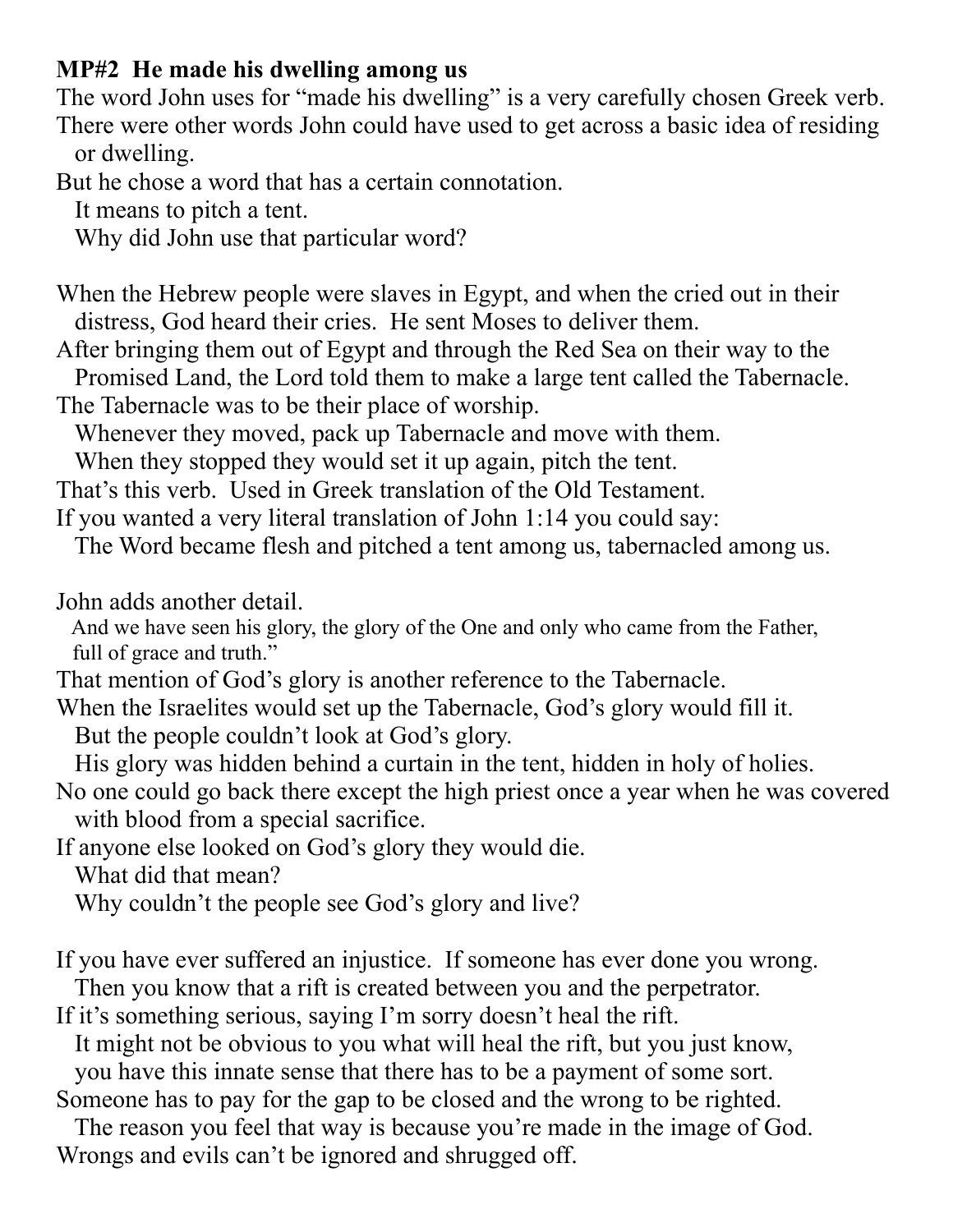God doesn't do that. Can't do that. Shall not the judge of all the earth do right! There is a rift and a gap between the human race and God.

It's caused by our selfishness. Our meanness to other people.

 Our lack of love. Our greediness and pridefulness and lusts. Our sin. Those are all offenses against God.

 And all these powerful images in the Old Testament, glory of God that will kill. Mt. Sinai smoking and shaking and consumed with fire.

All of those were ways of underlining this truth—our sin separates us from God. Even looking on him in his glory and holiness would kill us.

What do we need to get close to God?

We need something to close the gap.

We need atonement and reconciliation.

Someone has to pay.

That's what the Tabernacle and the sacrifices pointed to.

The gap was being closed by God himself.

The rift was being mended. He provided a way.

Because God's people were forgiven, his glory was closer to them—

it was just behind the curtain. All that was needed was someone to open curtain.

All of that powerful symbolism comes together in Jesus Christ.

This is what John says Christmas means—

We get to see God's glory.

 We get to look full in the face what Moses and Israel wanted to see but couldn't. Jesus is the Tabernacle. He's God with us and seeing him we see God's glory.

Instead of smoking mountains and fire and a glory that will kill you—

how does God show us his glory at Christmas? As a little baby.

There's nothing more approachable than a baby.

A couple Sundays ago after church I was talking to a dad who was holding his little boy and the kid reached for me. It made me feel 10 feet tall.

Why does it feel so good when a little child in arms wants you to hold him? I soon realized that he wanted me to hold him because he was intrigued by

 my blue plastic reading glasses. But it still felt good. Looking in that little face. Or what about little Ava who I just held and baptized. Harmless. Gentle.

The glory of God revealed in the birth of Jesus is the glory of grace.

God has done everything necessary to bridge gap, remove the curse, pay price, make himself approachable.

Here's what Martin Luther said about Christmas: